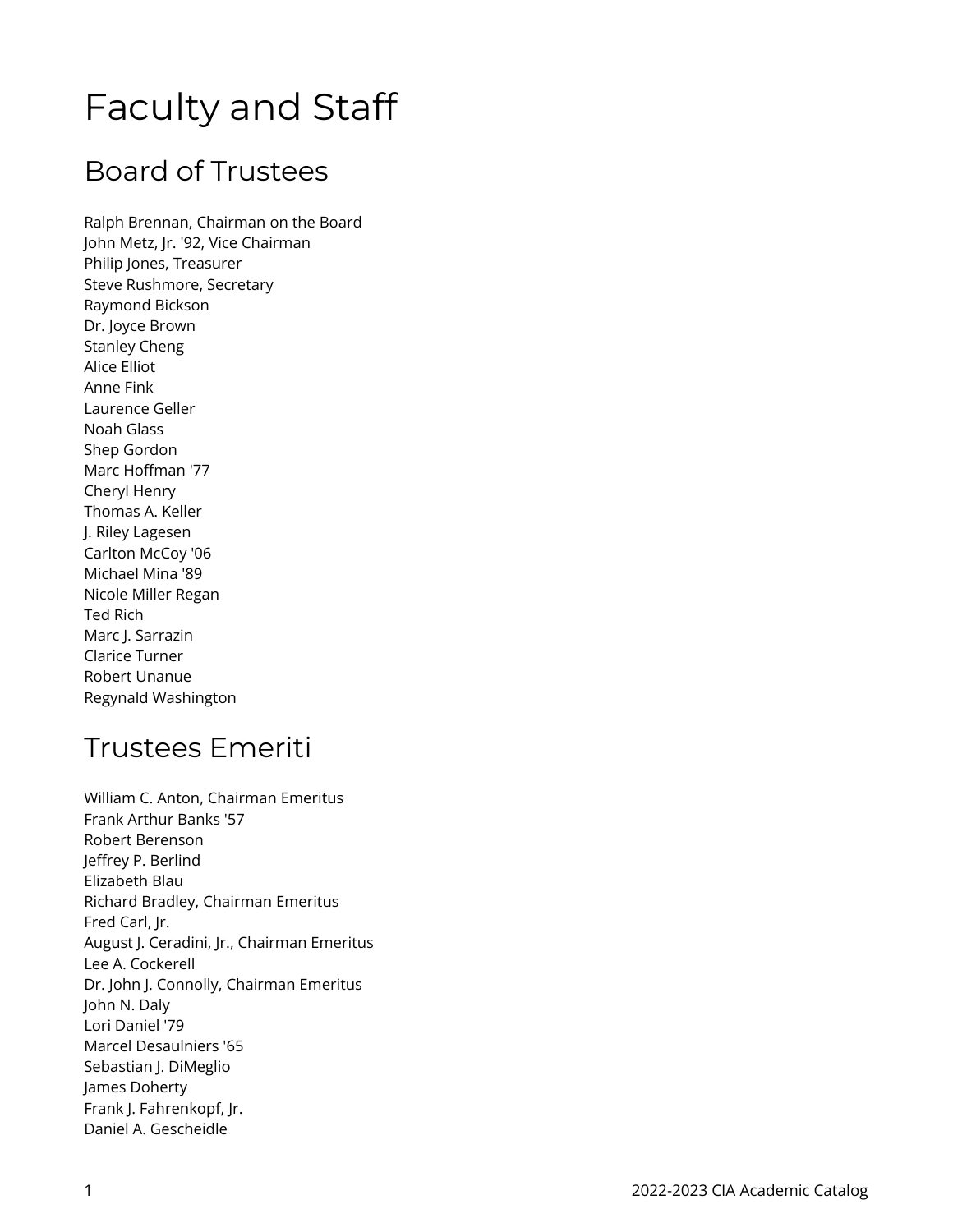Burton Hobson Michael Kaufman Abigail Kirsch Peter Kleiser Ted J. Kleisner Takeshi Kohjima Charles La Forge Richard Lavin Jon Luther, Chairman Emeritus Richard Mazer, Chairman Emeritus Charles Merinoff II M. Cameron Mitchell '86, Chairman Emeritus Robert A. Muh, Chairman Emeritus Charlie Palmer '79, Chairman Emeritus John L. Patten Margaret E. Happel Perry Alan R. Plassche, Chairman Emeritus Melinda R. Rich Harold Rosser Harris H. Rusitzky, Chairman Emeritus Arno B. Schmidt John L. Sharpe Arnym Solomon '69 Rodney Stoner '65 Nick Valenti, Chairman Emeritus Joseph W. Vannucci Roy Yamaguchi '76 Kevin Zraly

### Honorary Trustees

Christopher (Kit) Goldsbury William N. Hulett I. Pano Karatassos '60 J. Willard Marriott, Jr. John J. Profaci James D. Robinson III Allan Schuman

### President and Cabinet

L. Timothy Ryan '77, CMC, AAC President EdD, University of Pennsylvania MBA, BS, University of New Haven AOS, The Culinary Institute of America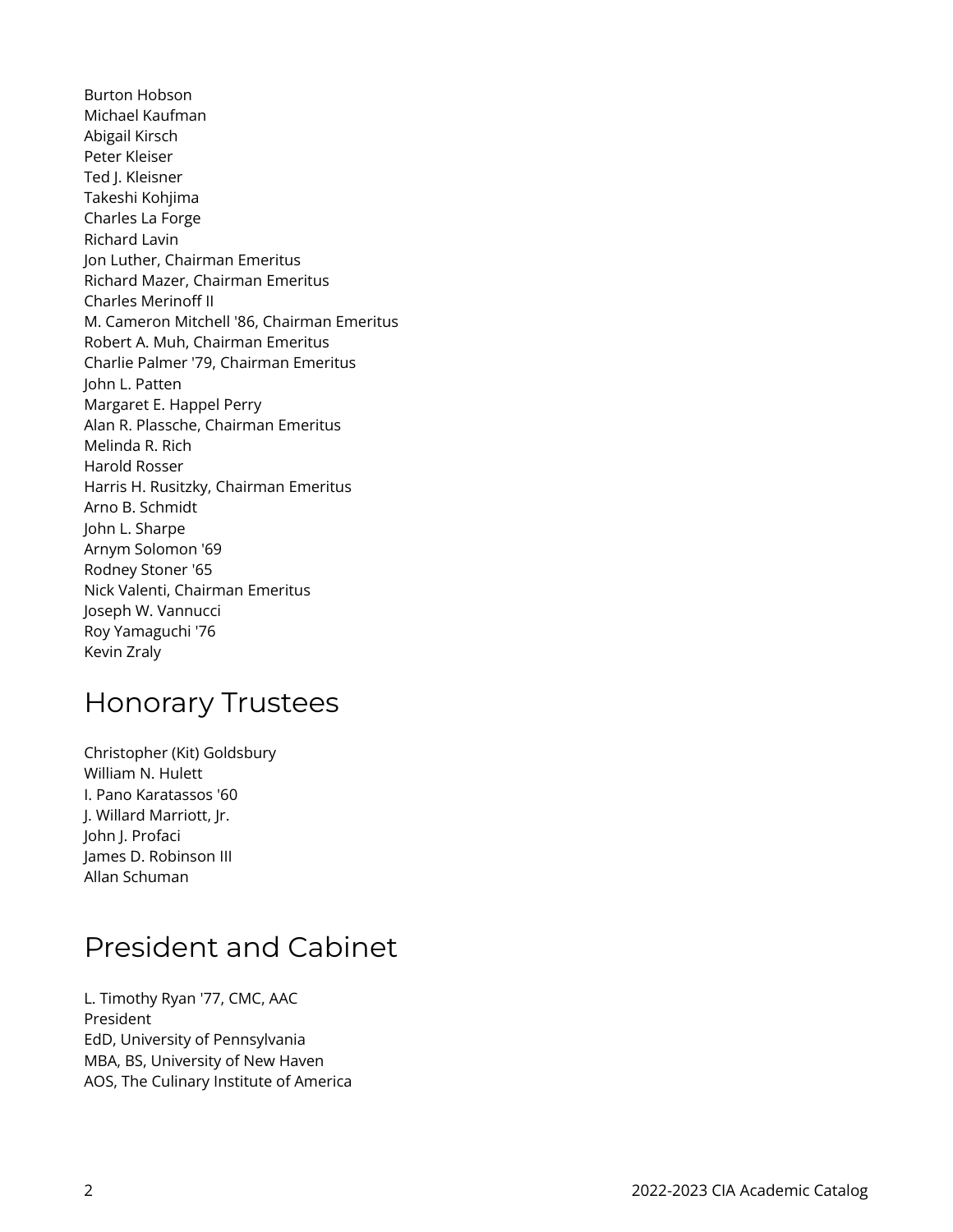Kevin Allan Vice President—Advancement MS, Milano School for Public Engagement, The New School BA, Manhattanville College

Rachel Birchwood Vice President—Enrollment Management MS, Antioch University BS, SUNY Cortland

Susan Cussen Vice President—Strategic Initiatives Group and Branch Campuses MBA, State University of New York at Albany BS, State University of New York at Oneonta

Mark Erickson '77, CMC Provost MBA, Marist College BS, University of New Haven AOS, The Culinary Institute of America

Maria Krupin Vice President—Finance and Administration MS, New Jersey Institute of Technology BBA, Pace University

Kathleen Merget Vice President and Dean—Student Affairs PhD, MA, Fordham University MA, Marist College BS, State University of New York at Cortland

Michael Sperling Vice President—Academic Affairs PhD, MS, University of Massachusetts at Amherst BA, University of Pennsylvania

Rick Tietjen Vice President, Chief of Staff, and CIO MBA, Capella University BS, Marist College

Daniel Vinh Vice President—Marketing and Communications MBA, Kellogg School of Management at Northwestern University BS, McIntire School of Commerce at University of Virginia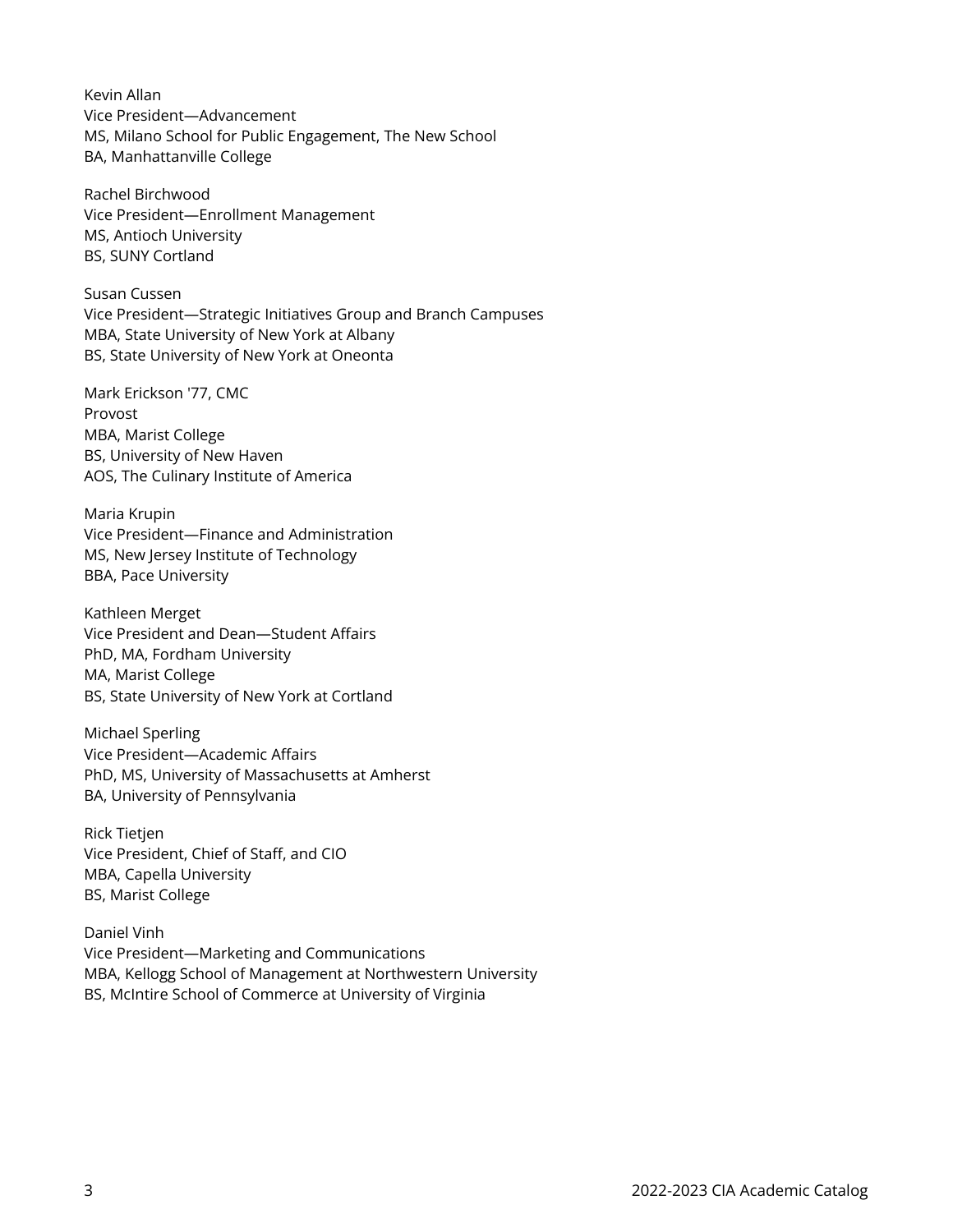### New York Campus Faculty and Staff

#### Academic Deans

Denise Bauer Dean—School of Liberal Arts and Food Studies PhD, MA, New York University BA, Dickinson College

Annette Graham '88 Dean—School of Business and Management PhD, The Pennsylvania State University MS, Purdue University BBA, Morehead State University AOS, The Culinary Institute of America

Marc Haymon '81, CMB, CHE Associate Dean—Baking and Pastry Arts AOS, The Culinary Institute of America

Cynthia Keller '83, PC II, CHE Associate Dean—Culinary Arts AOS, The Culinary Institute of America

Bruce Mattel '80, CHE Senior Associate Dean—Culinary Arts AOS, The Culinary Institute of America

Tony Nogales '88, PC III, CEC, CHE Associate Dean—Culinary Arts MBA, Sustainability, Bard College BS, Culinary Education, SUNY Empire College AOS, Culinary Arts, The Culinary Institute of America

Ted Russin Acting Dean—School of Culinary Science and Nutrition MSc, McGill University, Canada BSc, University of Manitoba, Canada BA(Hons), University of Winnipeg, Canada Certificate, Pierre Radisson Collegiate, Canada

Carolyn M. Tragni Dean—Academic Engagement and Administration MA, Long Island University BS, Mercy College

Brendan Walsh '80 Dean—School of Culinary Arts AOS, The Culinary Institute of America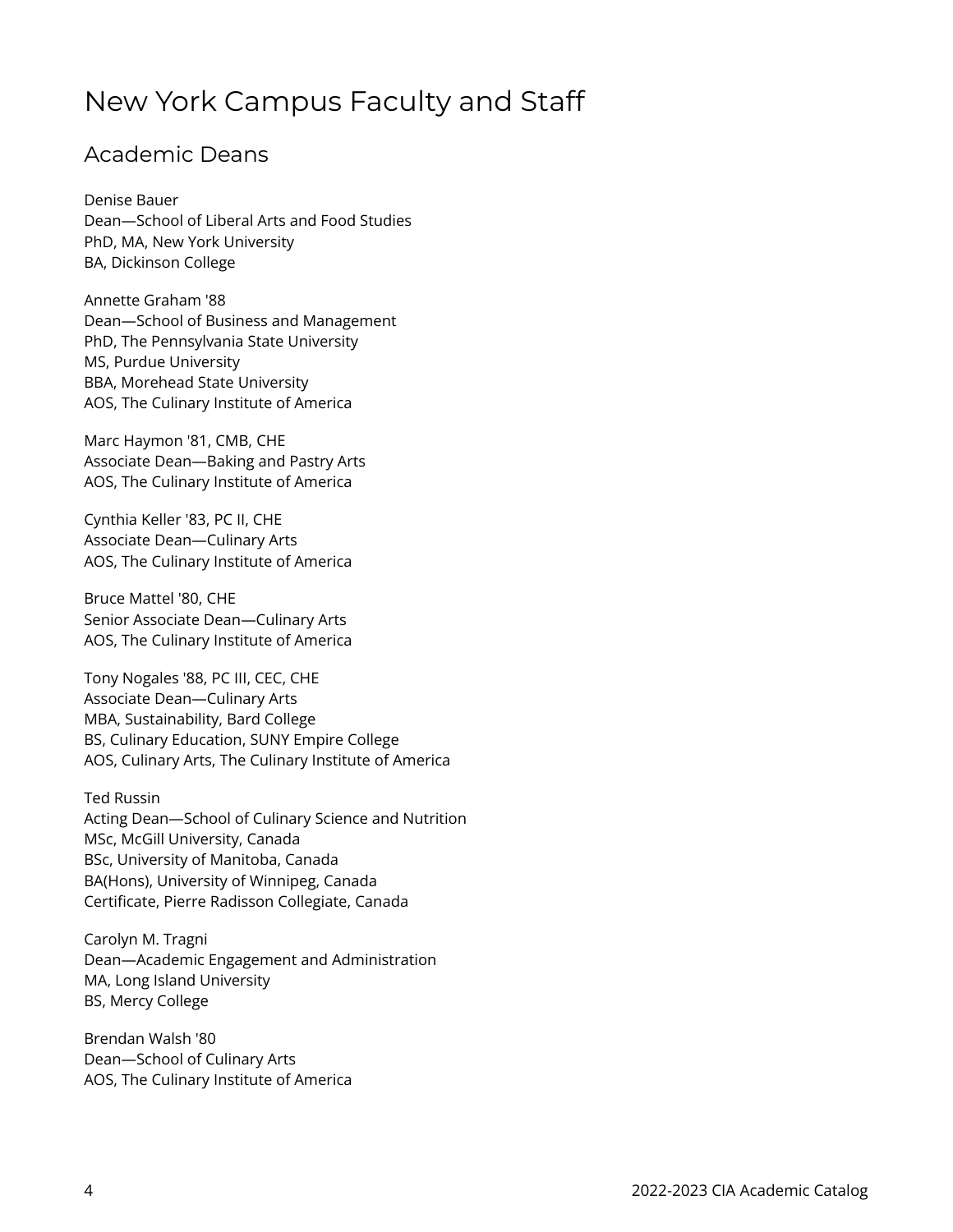#### Administration

Jodi Amato Director—Academic Support Services MA, Ashford University BS, SUNY New Paltz

Betsy Carroll Director—Institutional Research and Effectiveness MBA, Binghamton University BA, University of Rochester

Crystal DeCarolis Director—Center for Career and Academic Advising BS, Johnson & Wales University

Emily Franco Director—Cornell School of Hotel Administration-The Culinary Institute of America Alliance BS, Cornell University School of Hotel Administration

Chet Koulik Registrar MA, Indiana University of Pennsylvania BS, The Pennsylvania State University

Matthew Ruane Director—Accreditation and Assessment PhD, University of Central Florida MA, University of Delaware BA, McGill University

Joanna Smith Title IX and Age Discrimination Act Coordinator and Legal Advisor JD, NYU School of Law BA, Wesleyan University

#### Faculty—Baking and Pastry Arts

Mark Ainsworth '86, PC III, CEC Professor—Culinary Arts BA, Communications, University of South Carolina AOS, Culinary Arts, The Culinary Institute of America

Aleishe Baska '05, CHEP Lecturing Instructor—Baking and Pastry Arts BA, English and Psychology, Macalester College AOS, Baking and Pastry Arts, Culinary Institute of America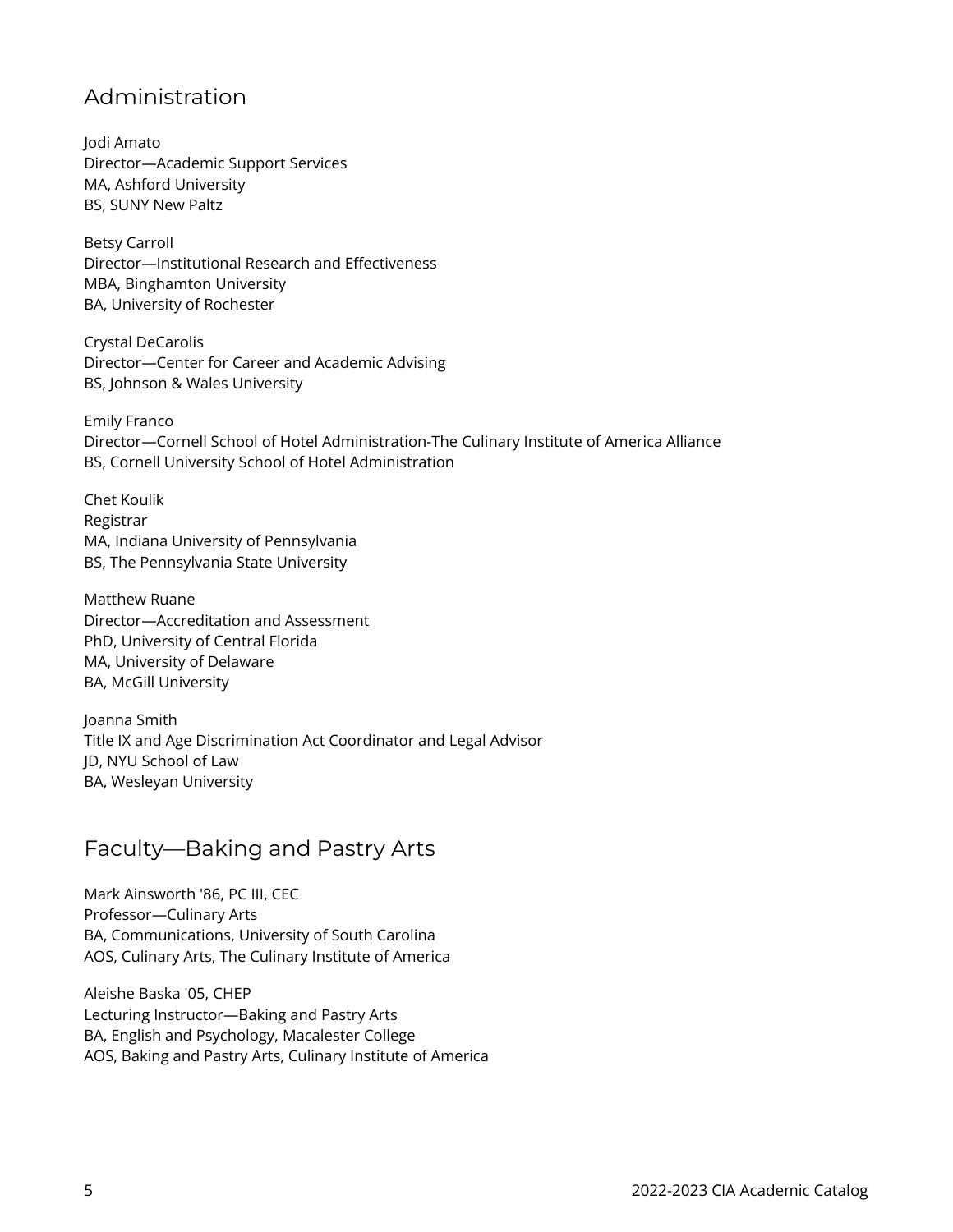Didier Berlioz, CMB Associate Professor—Baking and Pastry Arts Brevet of Professional Studies; Certificate of Professional Abilities, Cuisine Classique; Brevet d'Etudes du Premier Cycle, Lycée Technique d'Hôtellerie et de Tourisme Nice, France

Noah Carroll '06, CMB Assistant Professor—Baking and Pastry Arts AOS, Baking and Pastry Arts, Culinary Institute of America

Kate Cavotti, CMB Professor—Baking and Pastry Arts BA, Speech Pathology, Denison University AAS, Hotel & Restaurant Management, New York City Technical College

Richard J. Coppedge, Jr., CMB Professor—Baking and Pastry Arts BS, Food Service Management; AS, Culinary Arts, Johnson & Wales University

Kristin Egan '04, CMB, CHE Associate Professor—Baking and Pastry Arts BS, Hotel Restaurant Management, Drexel University AOS, Baking and Pastry Arts, The Culinary Institute of America

Stephen J. Eglinski, CMB Associate Professor—Baking and Pastry Arts

Peter Greweling, CMB Professor—Baking and Pastry Arts AOS, Culinary Arts, New England Culinary Institute

Jesse Jackson III, CMB, CHEP Lecturing Instructor—Baking and Pastry Arts AOS, Baking and Pastry Arts, The Culinary Institute of America AS, Baking and Pastry Arts, Johnson & Wales University

Daniel Keener Lecturing Instructor—Baking and Pastry Arts AOS, Culinary Arts, The Culinary Institute of America

Lisa Kirschner, CHEP Lecturing Instructor—Baking and Pastry Arts BS, Workforce Education and Development, The Pennsylvania State University AOS, Baking and Pastry Arts, The Culinary Institute of America

Todd R. Knaster, CMB Associate Professor—Baking and Pastry Arts Certificate, Pastry Arts, New York Restaurant School

William McCarrick, CMB, CHE Associate Professor—Baking and Pastry Arts AAS, Culinary Arts, Academy of Culinary Arts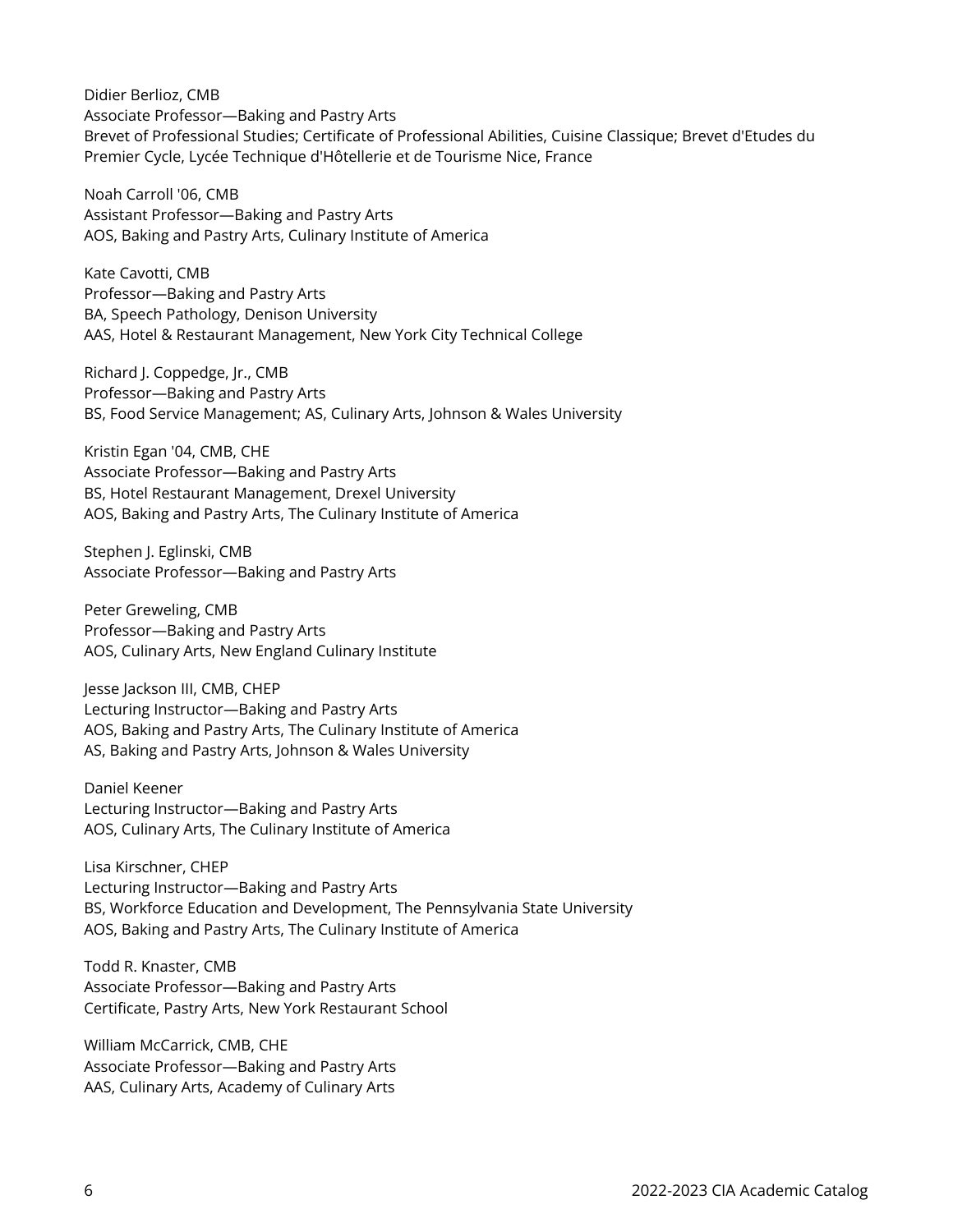Genevieve Meli '07, CMB Assistant Professor—Baking and Pastry Arts AOS, Baking and Pastry Arts, The Culinary Institute of America Certificate, Sugar Fundamentals and Trends, Notter School of Pastry Arts

Dianne Rossomando '95 Associate Professor—Baking and Pastry Arts Certificate, Baking and Pastry Arts, The Culinary Institute of America

Claudia Silva, CHEP Lecturing Instructor—Baking and Pastry Arts Grand Diploma, Professional Classic Pastry Arts, The French Culinary Institute New York

Rudolf Spiess Lecturing Instructor—Baking and Pastry Arts Baker-Konditor Diploma, Association of Master Bakers and Pastry Chefs, Switzerland

Joseph Utera, CMB, CEPC Professor—Baking and Pastry Arts MEd, Education, Instructional Design; BS, Business, Western Governors University AOS, Pastry Arts, Johnson & Wales University Certificate, Computer Programming and Analysis, Valencia Community College

Melissa Walnock '01 Associate Professor—Baking and Pastry Arts BPS, Baking and Pastry Arts Management; AOS, Culinary Arts, The Culinary Institute of America

Stéphane Weber, CMB Associate Professor—Baking and Pastry Arts Certificat, Aptitude Professionnelle, Jean-Ferandi, France Apprenticeship, Jean Jeudon, France

Hans J. Welker, CMB Associate Professor—Baking and Pastry Arts Master's degree, F.U.U. Gemeinnuetzige Fortbildung Schule, Germany Apprenticeship, Café Brenner, Germany

Michael Zebrowski Lecturing Instructor—Baking and Pastry Arts AAS, Dietetics, Portland Community College

#### Faculty—Business and Management

Amelia Asperin Associate Professor—Business Management Ph.D., Human Ecology--Food Service and Hospitatlity Management, Kansas State University MS, Food Service, Hospitality Management and Dietetics Administration, Kansas State University BS, Hotel and Restaurant Administration, University of the Philippines

Barbara Campbell, SPHR, SHRM-SCP, CMRDP Associate Professor—Business Management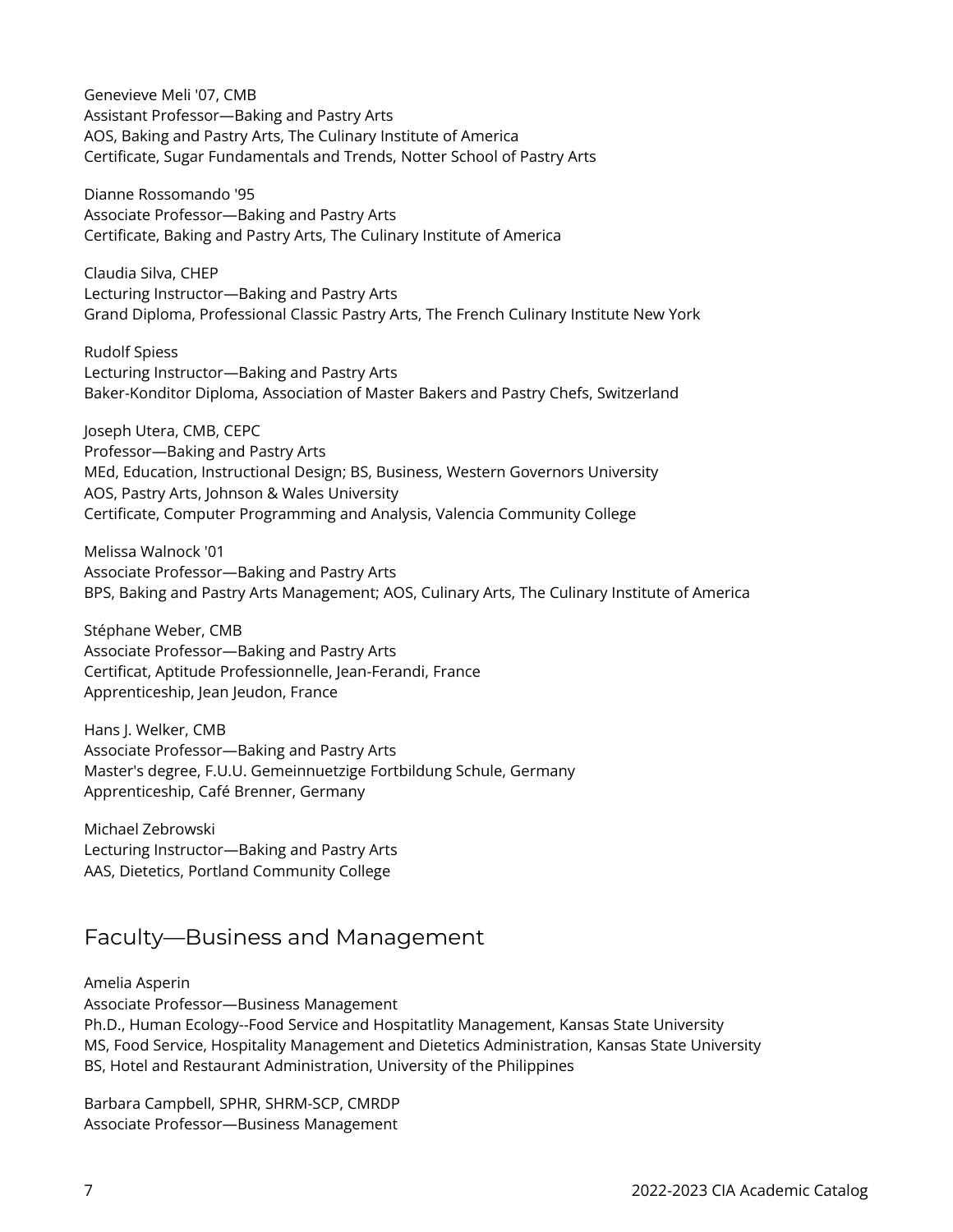MS, Adult Education, SUNY Buffalo BS, Biology and Chemistry, Excelsior College AS, Biological Science, Columbia Greene Community College

Anthony J. Chando Assistant Professor—Business Management MBA, Marketing; MS, Management, Long Island University BS, Business Administration, Fordham-Marymount College

Laura Dreesen Associate Professor—Business Management MS, Education; BS, Business Finance, State University of New York at New Paltz

Raimundo Gaby, Jr. '97 Associate Professor—Business Management EdD, Education, Columbia University MS, Adult Learning, Teachers College, Columbia University BPS, Culinary Arts Management; AOS, Culinary Arts, The Culinary Institute of America

Denise Mazzei '96 Assistant Professor—Business Management BA, Conflict Management and Corporate Negotiation Strategy, Vassar College AOS, Culinary Arts, The Culinary Institute of America

Stephanie Murphy, CPA Associate Professor—Business Management MBA, Accounting, Bernard Baruch College BA, Accounting, State University of New York at Stony Brook

Alisa Neuneker Associate Professor—Business Management MHRTA, BS, Hotel, Restaurant, Tourism Administration, University of South Carolina

Cameron F. Rabe, CPA Associate Professor—Business Management MBA, Professional Accounting, Rutgers University Graduate School of Management BA, Cultural Studies, University of California, Santa Cruz

#### Peter Szende

Professor of Business Management DBA, Business Administration, MS, Tourism, University of Economic Sciences BS, Hotel Management, College of Commerice and Hotel Management

Liana Wood '08, CHEP Lecturing Instructor—Business Management MS, Hospitality Management, Florida International University BPS, Food Business Management, The Culinary Institute of America AOS, Culinary Arts, The Culinary Institute of America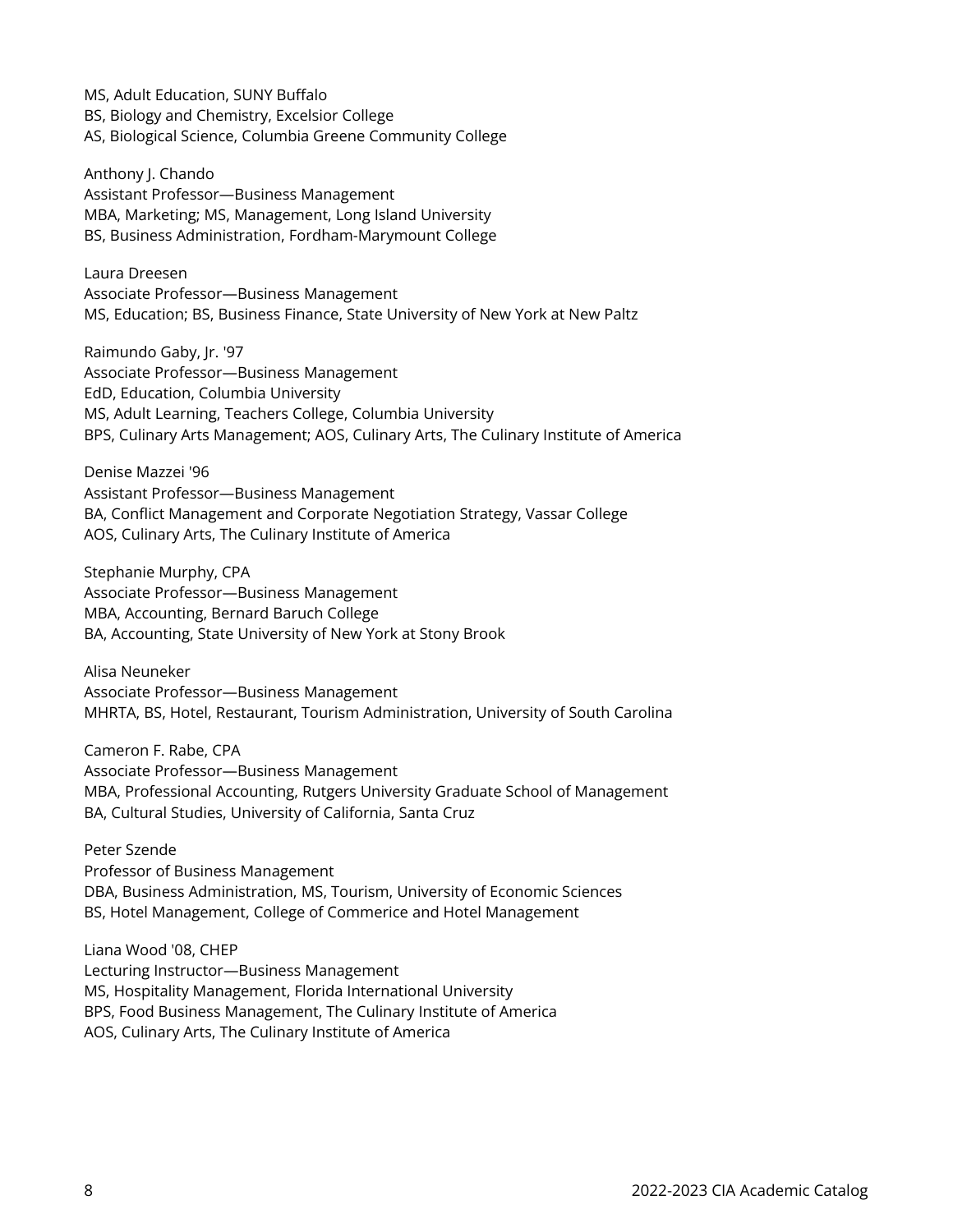#### Faculty—Culinary Arts

David J. Bruno '88, PC III, CEC Professor—Culinary Arts BA, Interdisciplinary Studies, SUNY Empire College AOS, Culinary Arts, Certificate, The Culinary Institute of America

Shirley Shuliang Cheng Professor—Culinary Arts MS, Hospitality Administration, Johnson & Wales University BA, English Literature, Sichuan University, China AOS, Culinary Arts, Sichuan Culinary Institute, China

Janet Crandall Lecturing Instructor—Culinary Arts Certificate, Culinary Arts, French Culinary Institute

Raymond Dawson Lecturing Instructor—Culinary Arts AOS, Culinary Arts, New York Institute of Technology

Paul DelleRose '94 Professor—Culinary Arts BA, Interdisciplinary Studies, SUNY Empire State AOS, Culinary Arts, The Culinary Institute of America

Joseph De Paola '94 Assistant Professor—Culinary Arts BA, History, Niagara University AOS, Culinary Arts, The Culinary Institute of America

Anita Olivarez Eisenhauer Professor—Culinary Arts Sustainable MBA, Green Mountain College BS, Educator in Culinary Arts, State University of New York, Empire State College

Odette Fada Lecturing Instructor—Culinary Arts Diploma, Culinary Arts, Instituto Professionale Alberghiero

Michael A. Garnero Associate Professor—Culinary Arts AA, Business Administration, Seattle Central Community College

Lynne Gigliotti '88 Associate Professor—Culinary Arts AOS, Culinary Arts, The Culinary Institute of America Certificate, Culinary Arts, The Restaurant School of Philadelphia

Walter Grote '96 Lecturing Instructor—Culinary Arts AOS, Culinary Arts, The Culinary Institute of America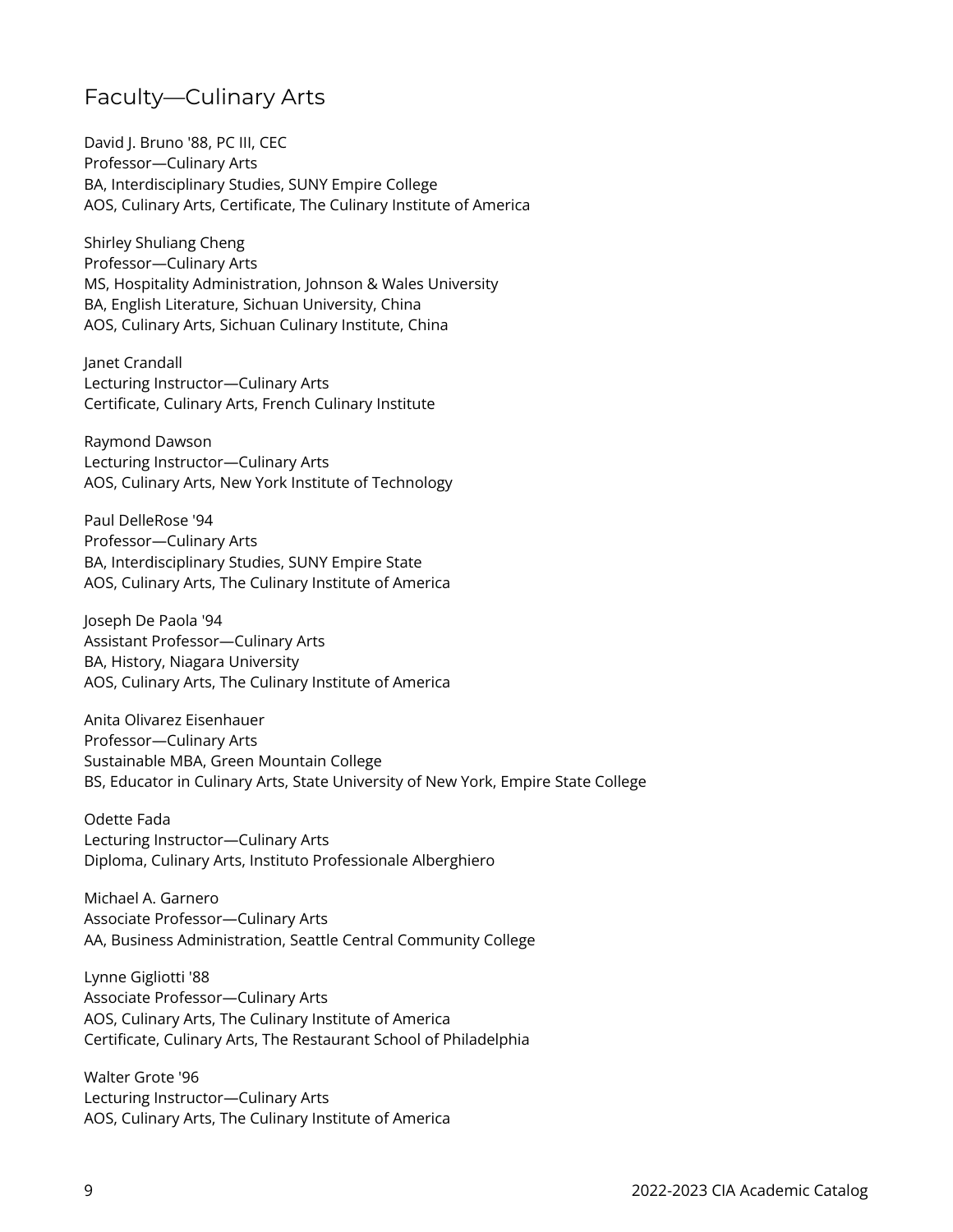Sean Kahlenberg '04 Assistant Professor—Culinary Arts AOS, Culinary Arts, The Culinary Institute of America

Dwayne LiPuma '86 Assistant Professor—Culinary Arts BS, Environmental Science, University of New Mexico AOS, Culinary Arts, The Culinary Institute of America

Martin Matysik, CHE Associate Professor—Culinary Arts MBA, Catering and Hospitality Management, Canterbury University, England Higher National Diploma, Bournemouth University, England

Xavier Mayonove Lecturing Instructor—Culinary Arts Certificate of Professional Studies, Hospitality; Diploma of Professional Education, Hospitality, L'école Hôteliers de Haute-Corse, France

David McCue '93, CHE Professor—Culinary Arts BA, Sociology, University of Scranton AOS, Culinary Arts, The Culinary Institute of America

Lance Nitahara '08, PC III, CEC, CPC, CHE Assistant Professor—Culinary Arts BPS, Culinary Arts Management; AOS, Culinary Arts, The Culinary Institute of America AA, Culinary Arts; AA, Baking and Pastry Arts, The Culinary Institute of the Pacific

Brian O'Hea '98, CHEP Lecturing Instructor—Culinary Arts AOS, Culinary Arts, The Culinary Institute of America AAS, Restaurant Management, Nassau Community College

Jonathan Parker, CHEP Lecturing Instructor—Culinary Arts City and Guilds Certificate, North Somerset Catering College

Robert A. Perillo '86 Professor—Culinary Arts Sustainable MBA, Green Mountain College BPS, Culinary Education, State University of New York, Empire State College AOS, Culinary Arts, The Culinary Institute of America

Jason Potanovich '96, CHE Associate Professor—Culinary Arts AOS, Culinary Arts, The Culinary Institute of America

John Reilly '88, CEC Professor—Culinary Arts MBA, Business Management, SUNY Empire State College BA, Interdisciplinary Studies, State University of New York, Empire State College AOS, Culinary Arts, The Culinary Institute of America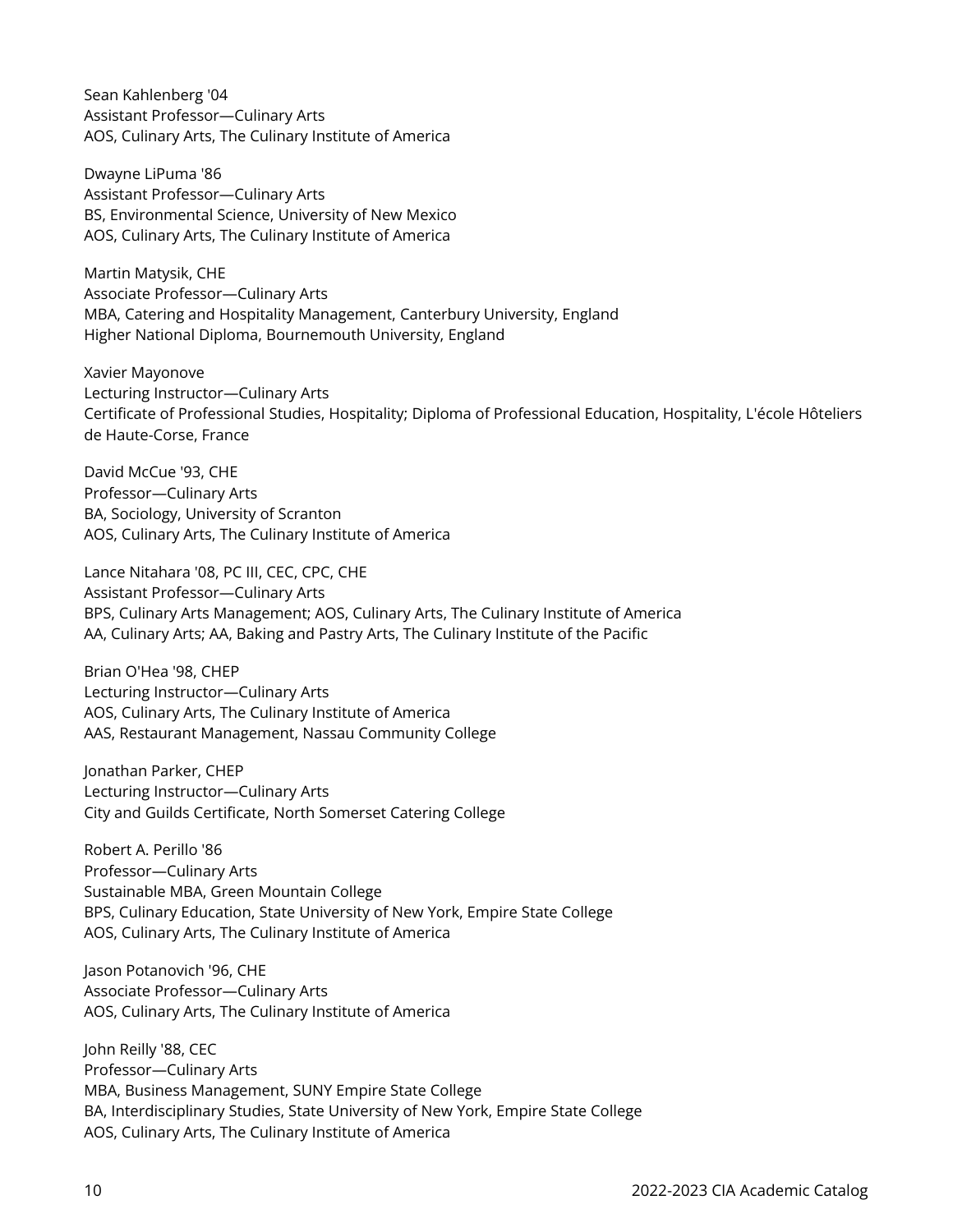Theodore Roe '91 Assistant Professor—Culinary Arts AOS, Culinary Arts, The Culinary Institute of America

Roshara Sanders, CHEP Lecturing Instructor—Culinary Arts BPS, Culinary Arts Management; AOS, Culinary Arts, The Culinary Institute of America

Eric L. Schawaroch '84 Associate Professor—Culinary Arts BPS, Culinary Education, State University of New York, Empire State College AOS, Culinary Arts, The Culinary Institute of America

Thomas Schneller Associate Professor—Culinary Arts

Scott Swartz '89, CEC Professor—Culinary Arts MBA, Cultural Sustainability, Goucher College BS, Hotel/Restaurant Management, University of New Haven AOS, Culinary Arts, The Culinary Institute of America

Bryan Tobias, PC III, CEC Assistant Professor—Culinary Arts

Howie Velie, CHEP Assistant Professor—Culinary Arts

Gerard Viverito, CEC Professor—Culinary Arts BS, Hospitality Management, University of Maryland AOS, Culinary Arts, Scottsdale Culinary Institute

Jong Jip Yang '11 Lecturing Instructor—Culinary Arts AOS, Culinary Arts, The Culinary Institute of America

Gregory Zifchak '80 Associate Professor—Culinary Arts AOS, Culinary Arts, The Culinary Institute of America

#### Faculty—Culinary Science and Nutrition

Suki Hertz, RD Associate Professor—Culinary Science MS, Clinical Nutrition, New York University BA, Geography, University of Colorado Certificate, Culinary Arts, New York Restaurant School

J. J. Lui, MCGB Associate Professor—Culinary Science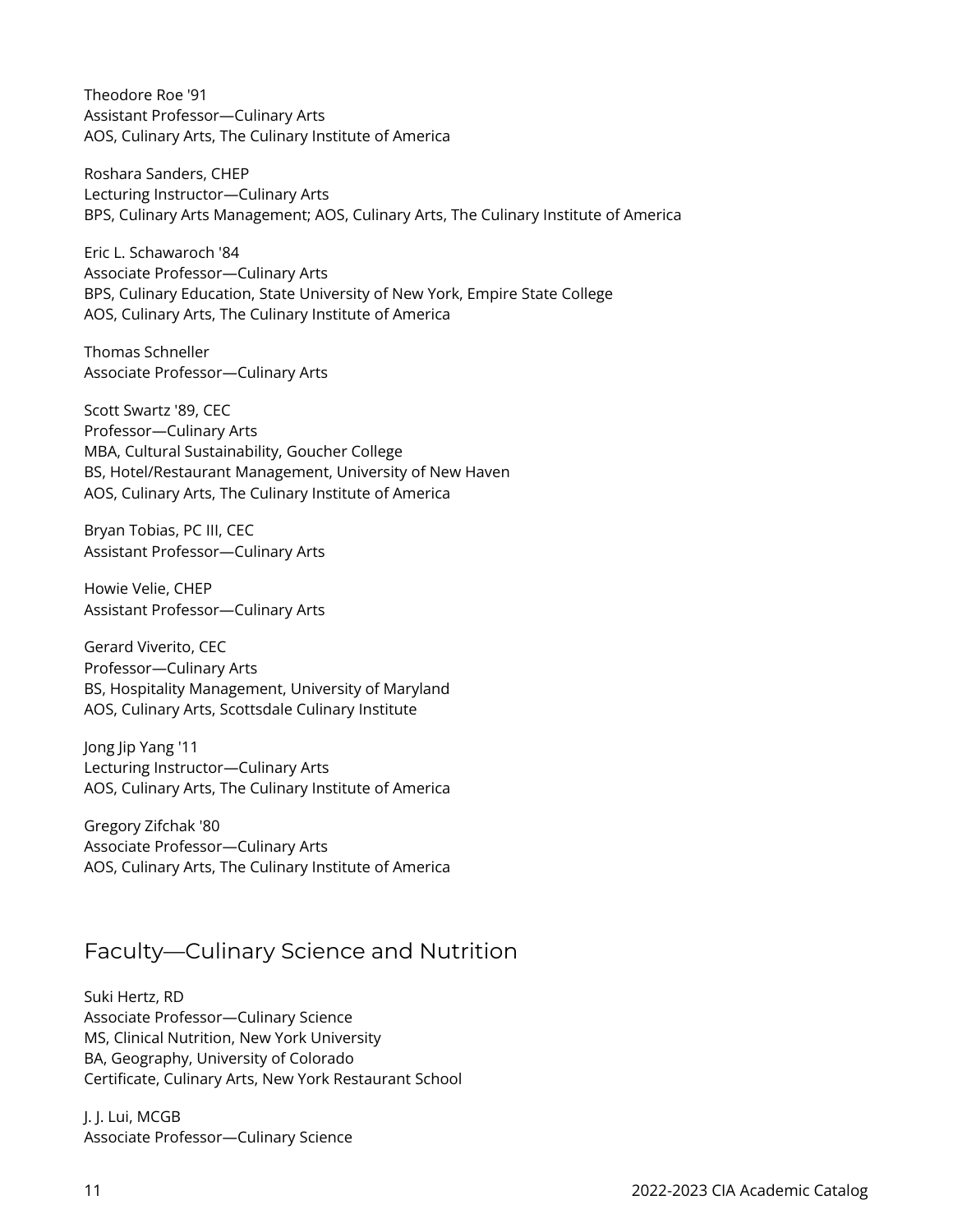MBA, Further Education Management, King's College University of London, England BSc, International Culinary Arts, Thames Valley University, England Diploma, Teaching in the Lifelong Learning Sector, City & Guilds of London Institute, England

Marisa Monaghan Associate Professor—Culinary Science MST, Biology, Pace University BS, Reactions, State University of New York, Cortland

Jonathan A. Zearfoss, CEC, CCE, CCP Professor—Culinary Science MA, Liberal Studies, Empire State College AB, English, College of William and Mary

#### Faculty—Hospitality and Service Management

Rory Brown '06, CSW, CHEP Associate Professor—Hospitality and Service Management MS, Hospitality and Tourism Management, University of New Orleans BPS, Culinary Arts Management; AOS, Culinary Arts, The Culinary Institute of America

Brandi Renee Burgess '13 Lecturing Instructor—Hospitality and Service Management AOS, Baking and Pastry Arts, The Culinary Institute of America

Tim Buzinski '97, CS Assistant Professor—Wine Studies BA, Philosophy, St. John's University AOS, Culinary Arts, The Culinary Institute of America Higher Certificate, Wine and Spirit Education Trust

Courtnay Dittbrenner, CHE Associate Professor—Hospitality and Service Management MBA, University of Phoenix BA, Hotel Administration, Cornell University

Christie Dufault, ACWP, CHE Professor—Wine and Beverage Studies MA, Education, Sonoma State University BA, French and Art, Simmons College

Ezra Eichelberger Professor—Hospitality and Service Management BS, Speech, Southern Illinois University

John W. Fischer '88 Professor—Hospitality and Service Management MS, Educational Technology, Walden University BA, Psychology, Swarthmore College AOS, Culinary Arts, The Culinary Institute of America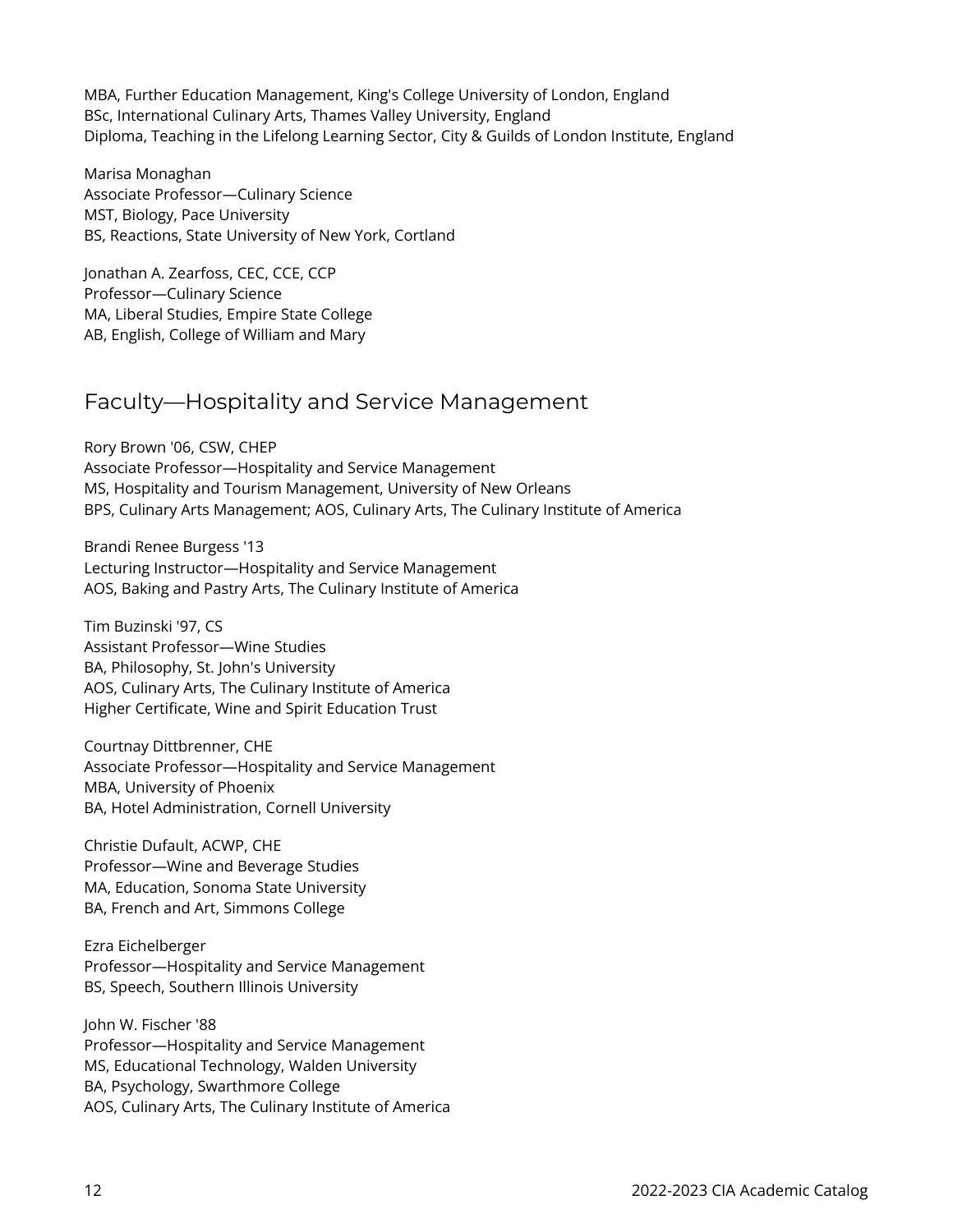Bruce W. Lavender '82 Lecturing Instructor—Hospitality and Service Management AOS, Culinary Arts, The Culinary Institute of America

Mauro M. Sessarego Associate Professor—Hospitality and Service Management MS, Hospitality Management, Rochester Institute of Technology BPS, State University of New York, Empire State College Nautical Engineering, Istituto Tecnico Nautico, Italy

Carleen von Eikh Assistant Professor—Hospitality and Service Management BFA, Dramatic Art/Dance, University of California, Berkeley

### Faculty—Liberal Arts and Food Studies

Bonita Bogush Associate Professor—Liberal Arts MEd, Adult Education; BS, Secondary Mathematics; Post-Baccalaureate Certificate, Distance Education, The Pennsylvania State University

James V. Brady Associate Professor—Liberal Arts MA, Psychology; MA, Educational Psychology; BA, Psychology, Marist College

Vivian C. Cadbury Associate Professor—Writing and Communications MA, English Literature; BA, English, University of Illinois at Chicago

Lina Castellanos Hermberg Associate Professor—World Languages & Cultures MEd, Language Arts, Carthage College Licenciatura en Español e Inglés, Universidad Pedagógica Nacional, Colombia

Maureen Costura Professor—Liberal Arts PhD, Anthropology; MA, Archeology, Cornell University BA, History, Dickinson College

David Flynn Associate Professor—Liberal Arts MIA, Political and Economic Development, Columbia University School of International and Public Affairs BA, Political Science and Honors majors, Sociology minor, Hunter College, City University of New York

Beth Forrest Professor—Liberal Arts PhD, MA, BA, History, Boston University

Anne M. Henry Associate Professor—Writing and Communications MA, BA, Literature, State University of New York at New Paltz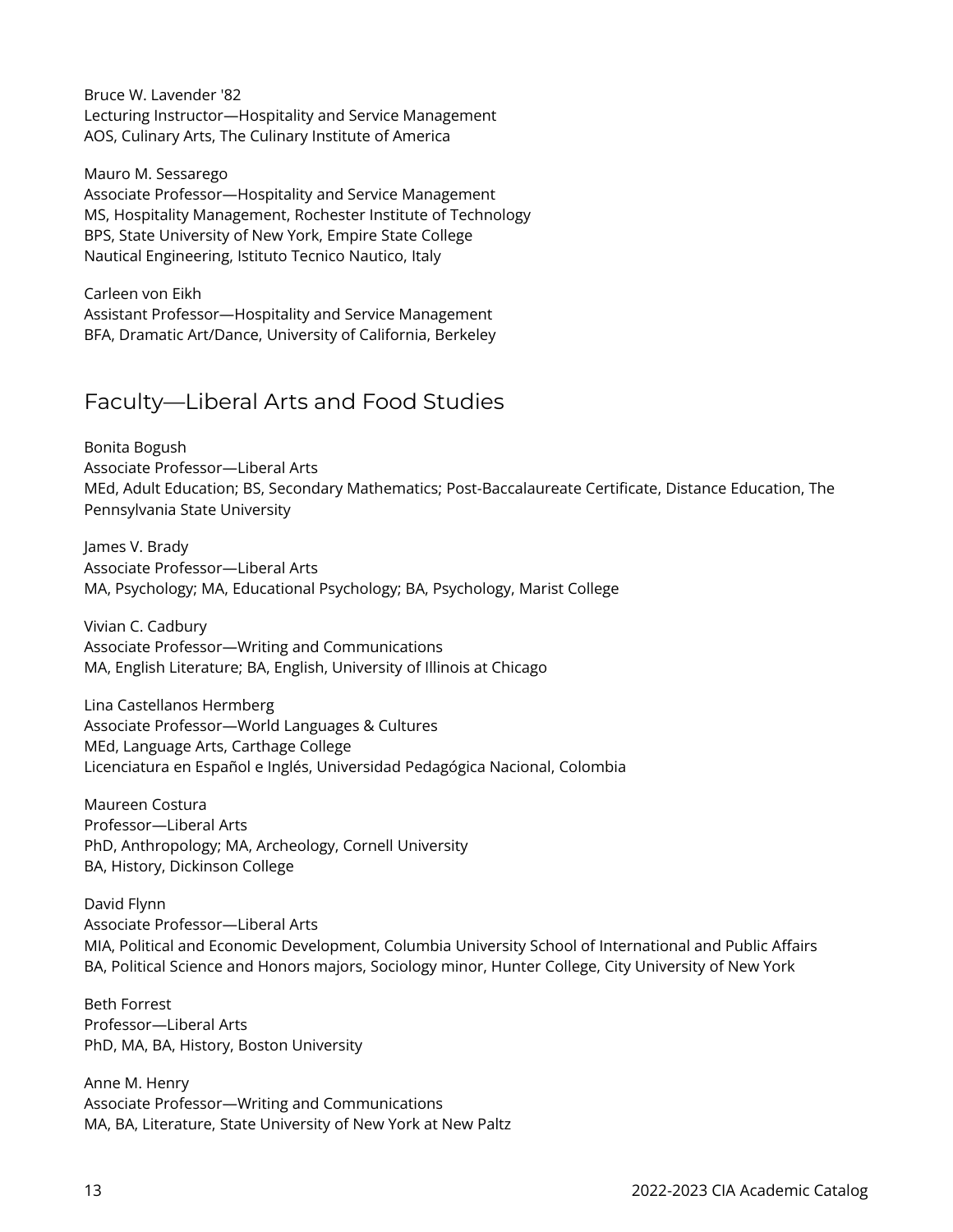Richard P. Horvath Professor—Writing and Communications PhD, English Literature and Humanities, Stanford University MA, English Literature, University of Rochester AB, English Literature, Dartmouth College

Robert J. Johnson, Jr. Professor—Liberal Arts PhD, History, City University of New York JD, New York Law School MA, History, Hunter College BA, Social Studies, Niagara University

Deirdre Murphy Professor—Liberal Arts PhD, American Studies, University of Minnesota MA, BA, English, University of Massachusetts at Amherst One-Year Diploma, University of Kent at Canterbury, U.K.

Michael J. Nothnagel Associate Professor—Liberal Arts MAT, Mathematics Education; BS, Mathematics Education, University of New Hampshire

Antonella Piemontese Associate Professor—World Languages & Cultures MFA, Drawing and Painting, School of Visual Arts BFA, Drawing and Painting, State University of New York, College at Purchase

Taylor Reid Associate Professor—Liberal Arts PhD, Community, Food, and Agriculture, Michigan State University MS, Botany and Plant Pathology, Michigan State University BS, Plan and Soil Science, University of Massachusetts at Amherst

Nilsa Rodríguez-Jaca Professor—World Languages & Cultures PhD, MA, Spanish and Latin American Literatures and Cultures, State University of New York at Albany Certificate, Entrepreneurship, SUNY Ulster Distinguished Toastmasters (DTM)

Willa Zhen Professor—Liberal Arts PhD, Anthropology, SOAS, University of London, England MA, Anthropology, University of Sussex, England BA, International Relations and Chinese Studies, University of the Pacific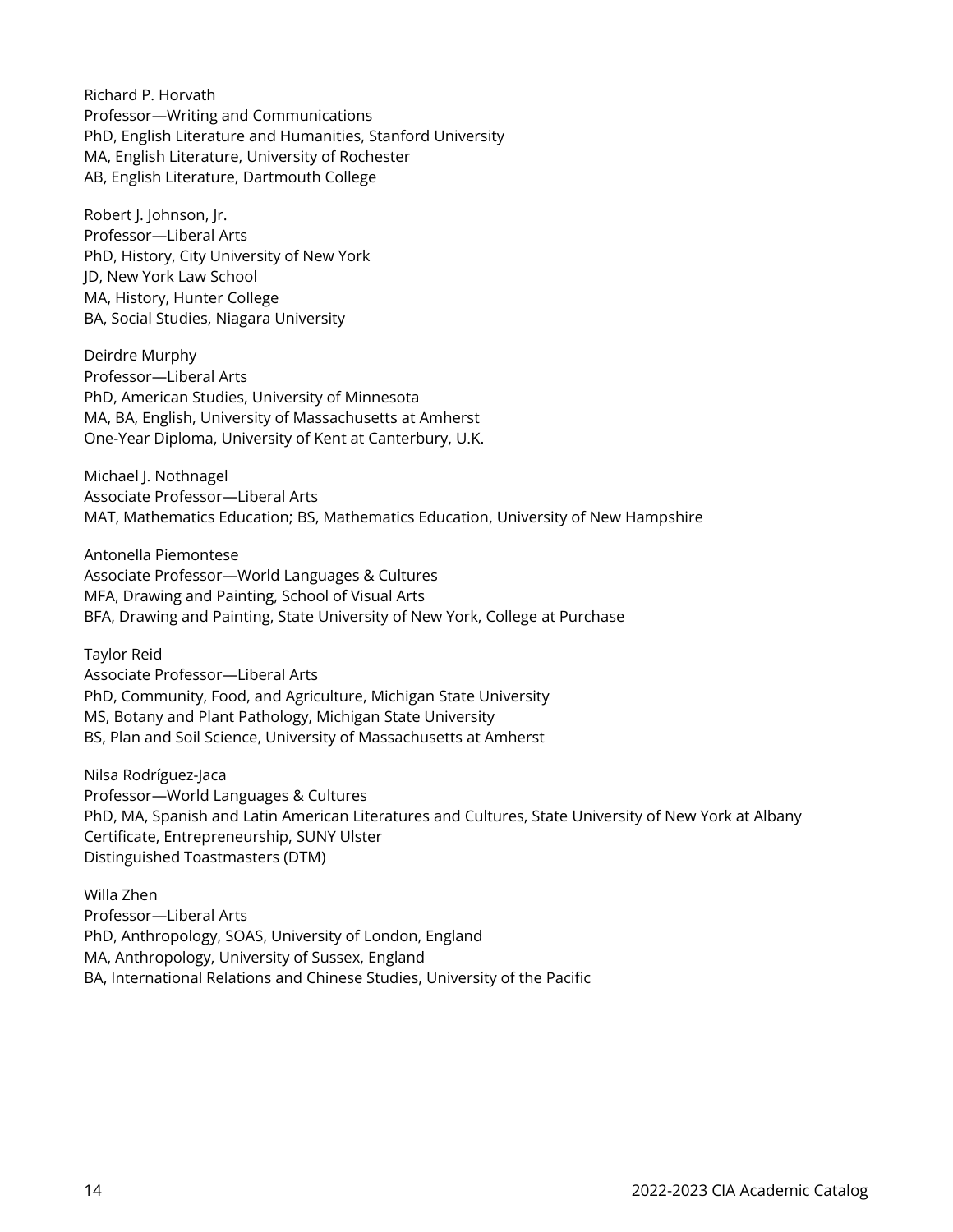### California Campus Faculty and Staff

#### Academic Deans and Administration

Thomas Bensel Managing Director—California Campus

Adam Busby, CMC, CHE General Manager—Greystone Canadian Interprovincial Seal Diploma and Journeyman Certification, Algonquin College of Applied Arts, Canada

Robert Jörin, CMB, CEPC, CCE, CHE Associate Dean—Degree Programs Bakery Pastry Chef, Wirtefachschule, Switzerland Apprenticeship, Konditorei-Restaurant Bräm, Switzerland

#### Faculty

Robert Bath, MS, CHE Professor—Wine and Beverage Studies BS, Business Administration, California Polytechnic University

Gabriel Boyer '06 Lecturing Instructor—Culinary Arts AOS, Culinary Arts, The Culinary Institute of America

Amber Brodie Lecturing Instructor—Liberal Arts MFA, Creative Writing, Fresno State University BA, English, California Polytechnic State University, San Luis Obispo

Aaron Brown, CB Professor—Baking and Pastry Arts BS, Education, Arizona State University AA, Culinary Arts, Western Culinary Institute

Almir Da Fonseca, CEC Professor—Culinary Arts Culinary Arts, Senace Culinary School/Le Cordon Bleu, Brazil Apprenticeship, Chef Jacques Arpi, Charron, France

Sanna Delmonico, RDN Associate Professor—Nutrition and Food Safety MS, Human Nutrition, Louisiana State University BS, Dietetics, San Francisco State University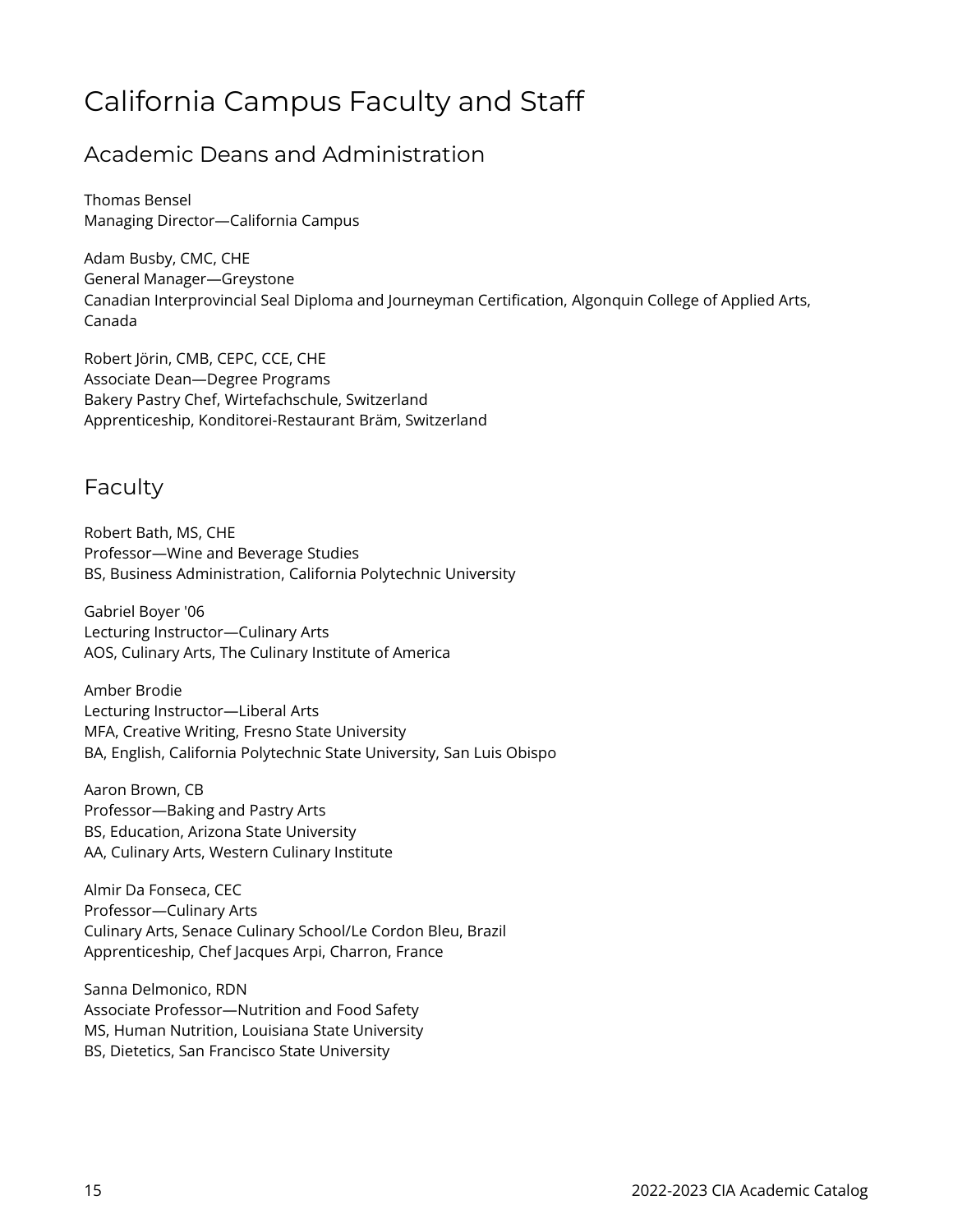Stephen L. Durfee, CEPC Professor—Baking and Pastry Arts AB, American Studies, Hamilton College Certificate, Pastry and Baking, Peter Kump's New York Cooking School

William P. Heubel Associate Professor—Culinary Arts AOS, Culinary Arts, California Culinary Academy

Steven E. Isaac '97, CMB, CEPC, CHE Associate Professor—Baking and Pastry Arts AOS, Baking and Pastry Arts, The Culinary Institute of America

Daniel Kedan '07 Lecturing Instructor—Culinary Arts AOS, Culinary Arts, The Culinary Institute of America BAAS, Philosophy, University of Delaware

Lars Kronmark, CWP Professor—Culinary Arts Chef College, Restaurationsindustriens Laerlingeskole, Denmark Apprenticeship, Grande Café, Denmark

Sarah Linkenheil Assistant Professor—Culinary Arts Apprenticeship, Albrecht-Dürer Berufsschule, Germany

Javier Mercado Assistant Professor—Baking and Pastry Arts AS, Baking and Pastry Arts, Johnson and Wales University

Steve Mercer, CHEP Lecturing Instructor—Hospitality and Service Management BS, Psychology, Sonoma State University AA, Liberal Arts, Napa Valley College

Jeff Prather Instructor—Wine and Beverage Studies

Keith Rada, Jr. Assistant Professor—Hospitality and Service Management BA, Sociology, Columbia University

Dustin Rogge '00 Professor—Hospitality and Service Management MBA, Sonoma State University BPS, Culinary Arts Management; AOS, Culinary Arts, The Culinary Institute of America Higher Wine Certificate, Wine & Spirit Education Trust

Angela Salvatore Assistant Professor—Baking and Pastry Arts BS, Communications, University of Illinois Urbana Certificate, Baking and Pastry Arts, The Culinary Institute of America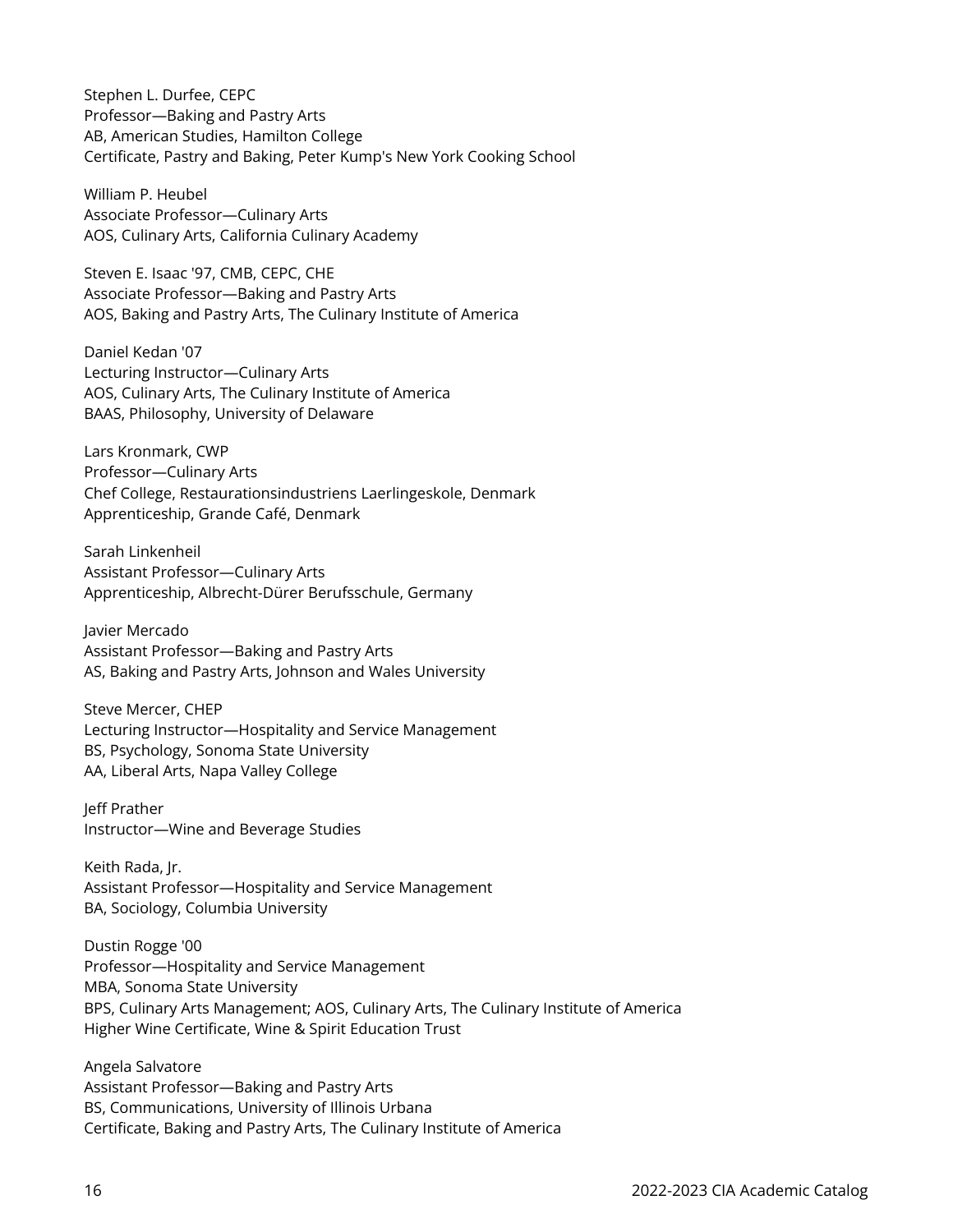Elisha Smiley Lecturing Instructor—Baking and Pastry Arts MST, Taxation, Golden Gate University MAc, Accounting, BBA, Accounting, University of Iowa Certificate of Baking and Pastry Arts, California Culinary Academy-Le Cordon Bleu

Kevin Vu Lecturing Instructor—Culinary Arts AOS, Culinary Arts, California Culinary Academy-Le Cordon Bleu

Michael Wille '89 Associate Professor—Culinary Arts MA, Hospitality Administration, University of Nevada, Las Vegas BA, Journalism, San Francisco State University AOS, Culinary Arts, The Culinary Institute of America

Michael K. Wolf, CHE Associate Professor—Hospitality and Service Management BA, Marketing, California State University

Thomas B. H. Wong '86, CEC, CHE Professor—Culinary Arts AOS, Culinary Arts, The Culinary Institute of America Certificate, Culinary Arts, Kapiolani Community College

### Graduate Faculty and Staff

#### Academic Directors and Administration

Cathy Jörin Senior Director, School of Graduate and Professional Studies Director, The Food Business School MBA, University of San Francisco BA, University of California, Irvine AOS, California Culinary Academy

#### Graduate Program Faculty

Faculty information can be found [here.](https://www.ciachef.edu/cia-online-masters-faculty-bios/)

### Texas Campus Faculty and Staff

Academic Directors and Administration

April Goess '03, CHE Managing Director BPS, AOS, The Culinary Institute of America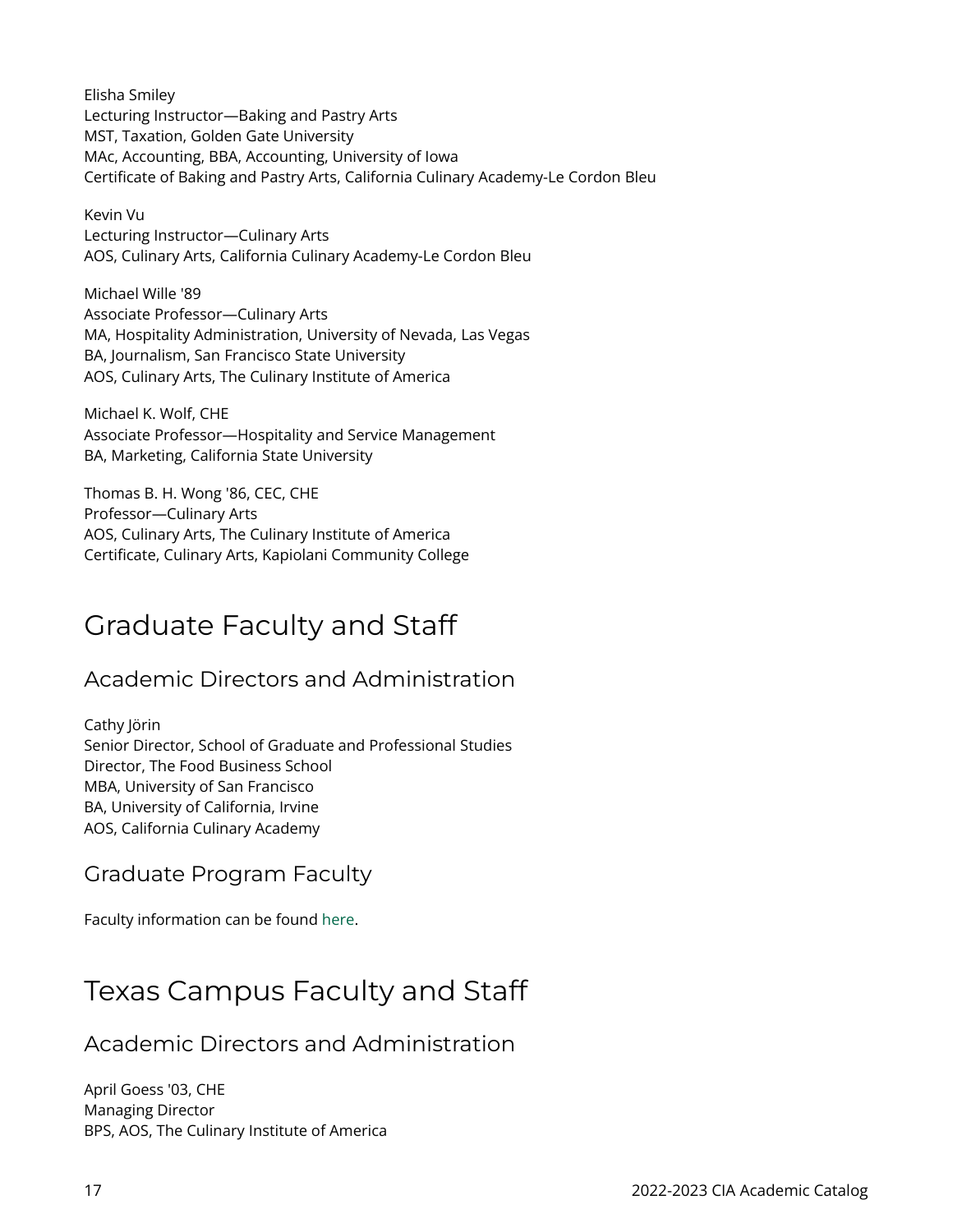Jose Frade, CHEP Associate Dean—Degree Programs BA, Business Administraton, University of Phoenix AAS, Culinary Arts, Texas Culinary Academy

#### Faculty

Lilla Bernal '99 Assistant Professor—Baking and Pastry Arts AOS, Baking and Pastry Arts, The Culinary Institute of America

Vincent Carvalho, CHEP Assistant Professor—Culinary Arts Diplôme de cuisine, Lycée hotelier, France

Alain Dubernard, CMB, CHE Professor—Baking and Pastry Arts Diploma, Instituto Tecnológico y de Estudios Superiores de Monterrey, Mexico Escuela Panamericana de Hoteleria, Mexico

Melissa Fritz, CEPC, CHE, CMB Associate Professor—Baking and Pastry Arts BS, Food Service Management; AS, Baking and Pastry, Johnson & Wales University

Angel Gonzalez Instructor—Hospitality and Service Management BS, Industrial Design, Metropolitan Autonomous University, Mexico

Melissa Guerra Instructor—Liberal Arts BFA, Music, Mount Holyoke College

Fabian Jacob, CS, CSW Lecturing Instructor—Hospitality and Service Management CAP-BEP, Restaurant Management, Lycée Hotelier du Touquet

Brian Krellenstein '92 Lecturing Instructor—Culinary Arts AOS, Culinary Arts, The Culinary Institute of America

Will Packwood '96 Lecturing Instructor—Culinary Arts AOS, Culinary Arts, The Culinary Institute of America

Uyen Pham '04, CEC Lecturing Instructor—Culinary Arts MEd, Physical Education, University of Houston BS, Kinesiology, University of Houston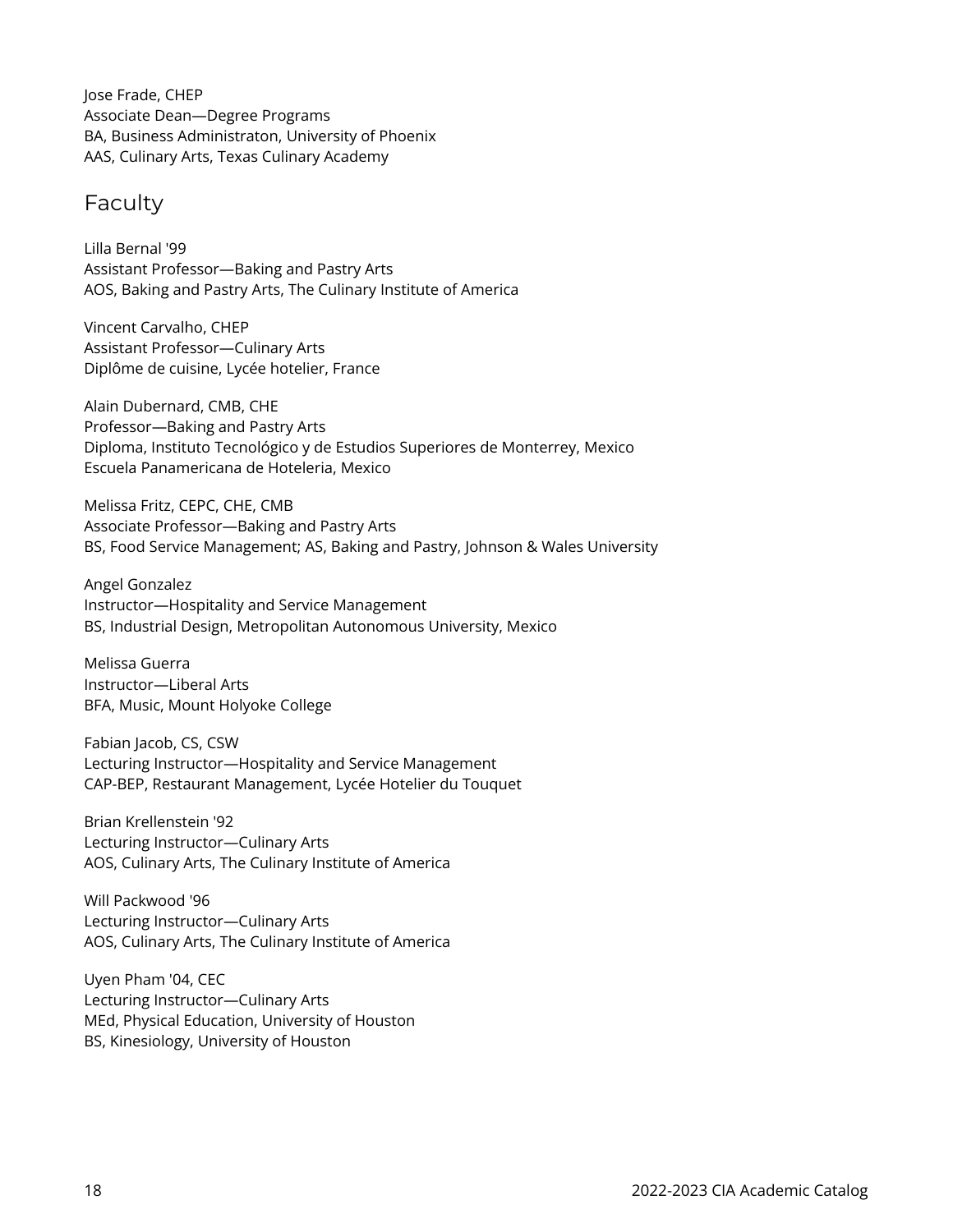Ana Sofia Sada Cervantes Assistant Professor—Culinary Arts BA, Centro de Estudios Culinarios Roccatti SUGAR, Mexico BA, Instituto Tecnológico de Monterrey, Mexico

Hinnerk von Bargen Professor—Culinary Arts Master Chef Diploma, Hotelschool, Germany Apprenticeships, Hotel Tietjens Hütte, Germany; Parkhotel Grüner Jäger, Germany

### CIA Singapore Faculty and Staff

#### Administration

Eve Felder '88, CEC Managing Director MS, Rochester Institute of Technology BS, College of Charleston AOS, The Culinary Institute of America

#### Faculty

Jorg Behrend Associate Professor—Culinary Arts Master Chef Diploma, Hotelschool, Germany Apprenticeship, Hotel Schaperkrug, Germany

Saverio Busato Lecturing Instructor—Baking and Pastry Arts Diploma of Technician, Hospitality Service & Restaurant Industry, Italian Cooking, Institute E. Cornaro

Elaine Koh '13 Lecturing Instructor—Culinary Arts BPS, Culinary Arts Management, The Culinary Institute of America, Singapore Institute of Technology Diploma, Hospitality and Tourism Management, Temasek Polytechnic, Singapore

Yvonne Ruperti '96, CHE Assistant Professor—Baking and Pastry Arts BA, Art History, Vassar College AA, Liberal Arts and Social Sciences, Dutchess Community College Certificate, Baking and Pastry Arts, The Culinary Institute of America

Michael Sanson '96 Assistant Professor—Culinary Arts AOS, Culinary Arts, The Culinary Institute of America